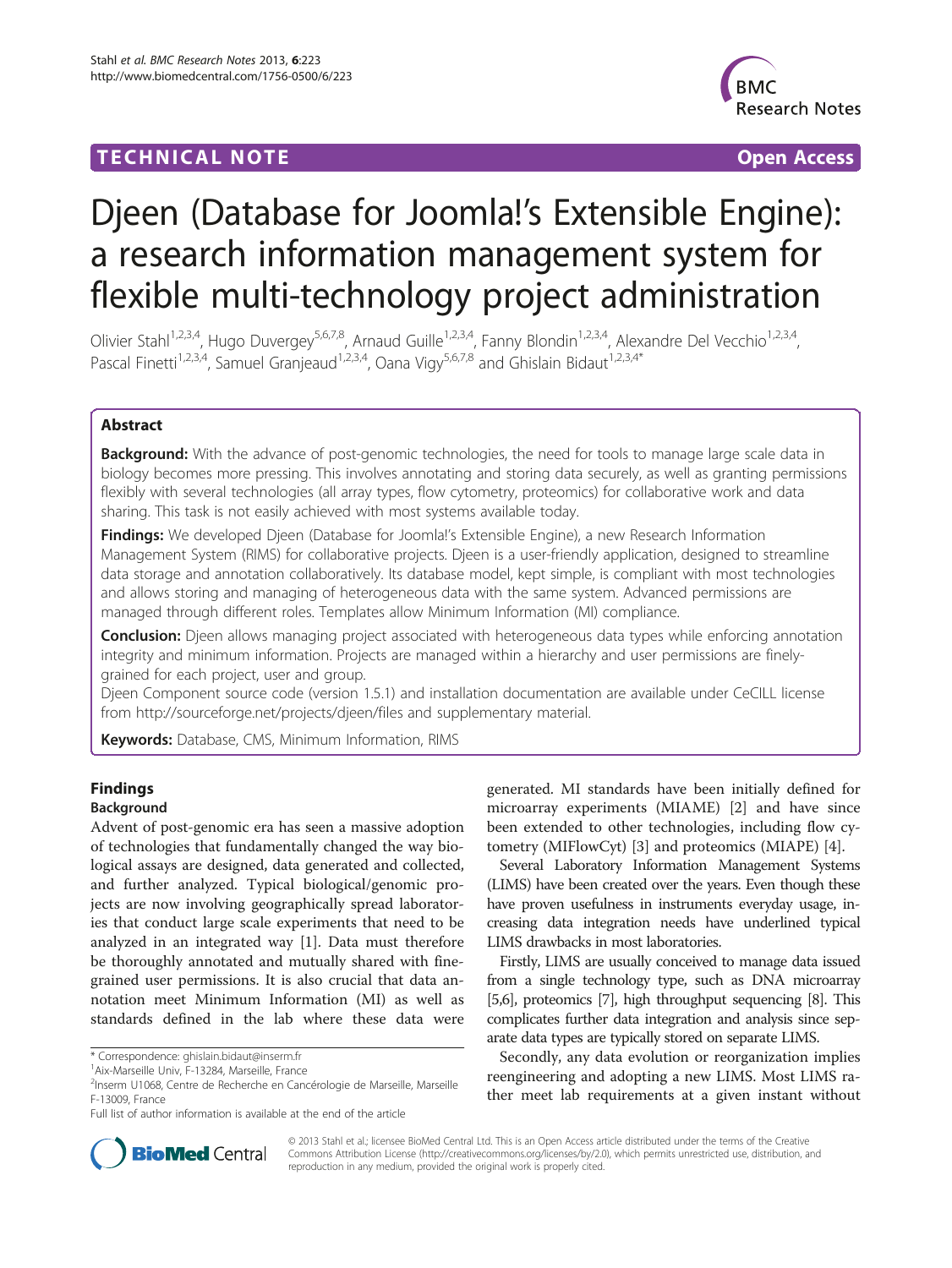taking into account the fact that technology, data formats, structures and devices are constantly changing and evolving, which restrains long-term use of the system.

Finally, each additional device installed in the laboratory implies training users on new laboratory practices since all LIMS are designed with different user interfaces (UIs). Subsequent fragmentation of systems and resources has a negative impact on quality control (QC). Moreover, administrating heterogeneous LIMS is a complex task that cannot be assumed by a typical wet laboratory structure that does not have the bioinformatics expertise and development resources to adapt tools to its specific needs. Because of these limits, typical LIMS do not favor interdisciplinary and translational collaborations and thus prevent the transfer of knowledge among laboratories generating heterogeneous information that has to be integrated.

In this report, we describe the Database for Joomla!'s Extensible Engine (Djeen), a new generation of LIMS that features a simple technological conception coupled with an advanced capacity of adaptation to be directly used or easily adapted to different technologies. The Djeen database scheme is kept simple to maximize generalization and application possibilities. Only data organization and metadata (annotations) are stored within a database, while experimental data is organized in the file system. In addition, the program is adaptable to any technology since no technology-dependent semantics were used in the code. Djeen can therefore evolve with user and laboratory needs. Since most technology can be managed with Djeen, this allows for unification of all information systems within the lab.

Djeen features a large functionality set (import–export, multi-technological implementation, advanced user/groups permissions) and is conceptually more advanced than other LIMS publicly available. Djeen qualifies as a Research Information Management System [[9](#page-7-0)]. As such, Djeen addresses four fundamental issues in high throughput biomedical data management: data organization, data sharing, collaboration and publication.

Data organization consists in allowing straightforward data retrieval without the presence of the person who generated them. Therefore, data must be securely stored in a standardized way.

Data sharing consists in allowing several collaborators to access the same data, while avoiding data duplication or data reformatting. Collaboration is an important aspect of dataset entry and development; it allows several collaborators to manage and maintain the same data, which means that the data is not organized by a single individual. Finally, data publication encompasses secure data sharing for a large group of users (over the Internet or intranet).

#### Related work

Many LIMS have been developed by large companies to respond to precise specifications responding to needs by a given laboratories. There exists also generic commercial LIMS that can be customized to specific needs. Some of them were confronted to a real situation in a large cell production facility [\[10](#page-7-0)]. In this paper, all facility members compared several LIMS according to multiple criteria and adopted a commercial LIMS. A consultant was hired for one year to adapt the LIMS to their specific needs, and adapt other modules, which implies significant means. On the contrary, Djeen was conceived to be used by small research groups with no or little dedicated bioinformatics support and few resources.

A commercial LIMS is hence not a 'ready to use' program and necessitate a very complex installation specific to end-user usage. Also, there is a strong dependence on the software's vendor and his ability to follow up on the product and insure longevity, which is not guaranteed. Djeen being open source and under CeCILL license, anyone can contribute to it and it will stay available.

A number of publicly available open source LIMS exist, and partially addressed the issues described in this paper. Many LIMS are inherently limited to a single technology type, i.e. Proteomics (ms\_lims, [[7](#page-7-0)]) or microarray (BASE [[6\]](#page-7-0), or the Longhorn Array Database [\[5](#page-7-0)]), which is a serious limitation for many laboratories, who need the same system to store all their data. Djeen allows for managing heterogeneous datasets within the same system.

Other LIMS can be used to manage multiple technologies. MADMAX [\[11](#page-7-0)] allows for the storage and analysis of heterogeneous genomics data in the same repository. However, its implementation is rather complex and based on an Oracle (Redwood City, CA, USA) Database Management System (DBMS), which can be a limiting factor for some laboratories with limited resources. Djeen is based solely on open-source technology, being its database (MySQL or PostgreSQL) or the Content Management System (Joomla!). SIGLa (Systema Integrado de Gerência de Laboratoriós, [[12\]](#page-7-0)) is based on a workflow management tool that makes it also adaptable to multiple usages. The concept of workflows is not needed by all users and increases dramatically the complexity of data entry. Therefore, workflows are not hard-coded into Djeen to avoid technology-specific code but can be used with annotations when needed.

BonsaiLIMS [[13\]](#page-8-0) is a lightweight LIMS developed initially to centralize patient records for translational research. However, BonsaiLIMS features only a very limited model and functionality set as compared to Djeen, which works "out of the box" after a deployment from the Joomla!'s component deployment interface. Djeen features more functionality, such as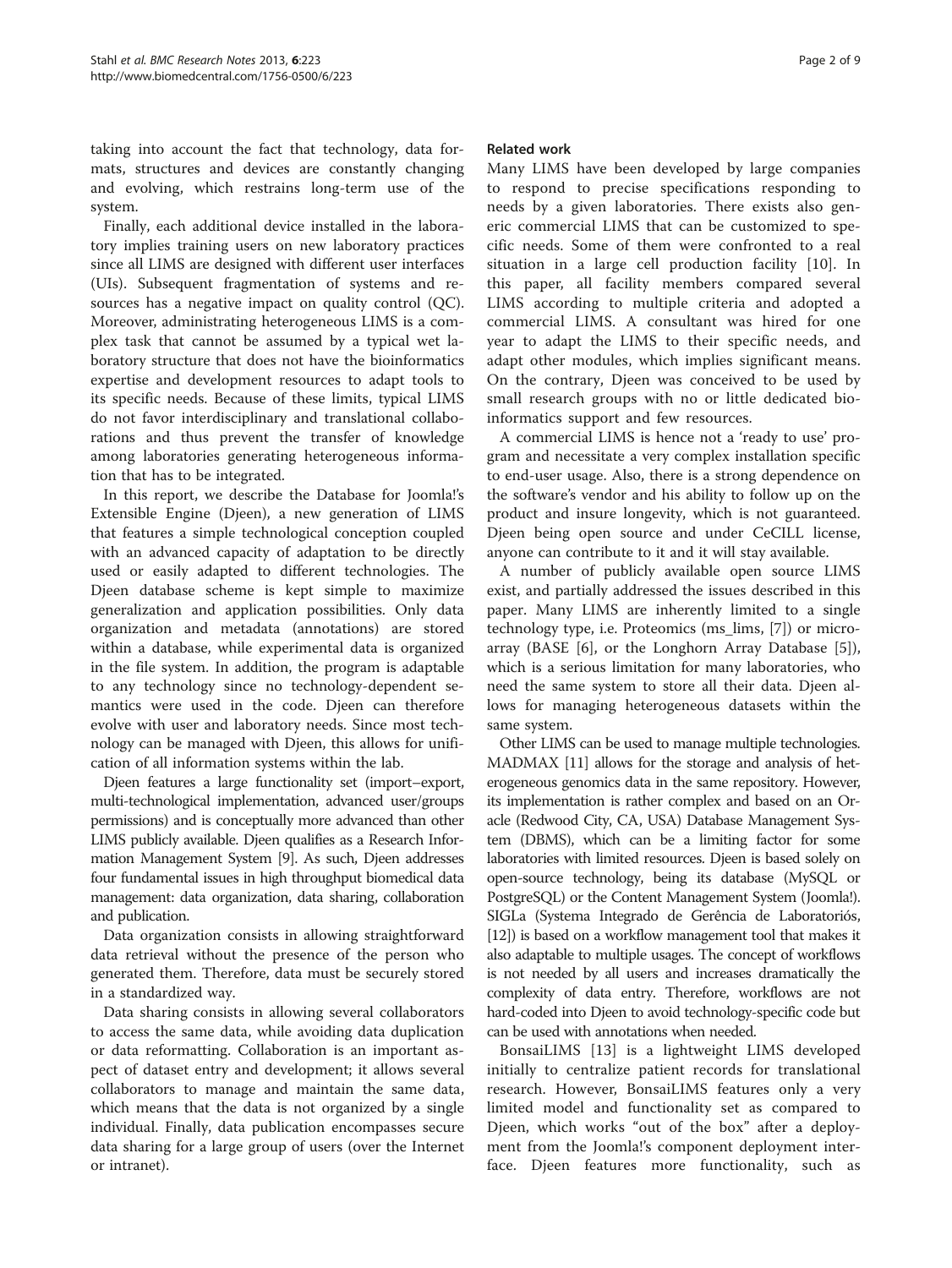templates group permission management and data export.

#### Implementation

Djeen is a Research Information Management System developed to meet the four type of functionalities described above:

#### Data organization

Djeen structures data into a hierarchical system allowing creating and managing complex data structures hierarchically with high flexibility while enforcing standardization and Minimum information standards. Djeen is able to manage projects containing heterogeneous data types while maintaining homogeneous annotations through the optional use of templates.

#### Data sharing

Data is shared through fine-grained user permissions to strengthen data security. Several user roles are defined and granted with gradually increasing permissions. This allows managing data that is completely confidential as well as sharing it with specified users and groups, or release it publicly over the Internet.

#### User collaboration

User collaboration goes beyond data sharing. It implies that datasets are built and contributed to by several collaborators while general project structure and annotations are under the control of a project owner. In Djeen, once permissions are set to appropriate users or groups, project administrators can control homogeneity of annotations with templates. Templates allow enforcing data integrity and homogeneity as well as quality control (QC). Their role is detailed in the 'Data organization and Djeen elements' section.

#### Publication

To be able to publish datasets and meet needs for data sharing and collaborations, Djeen was developed as a Web application.

#### Djeen software administration

A fifth item was taken into account when designing Djeen. Djeen was conceived as a Web application that is simple to install, easy to learn and to administrate. A Djeen instance is maintainable by a research group with no or little dedicated bioinformatics human resources, and usable with a minimal training.

#### Content management system

Djeen was developed as an extension of the Joomla! Content Management System (CMS).

CMS are a category of applications allowing the management and the publication of content, "content" being defined rather loosely (see [[14](#page-8-0)] for a review of CMS usage in bioinformatics). In our case, it is related to scientific information, and more precisely, data and their annotations. CMS are very attractive since they are characterized by a modular design and allow for development of new applications for visualizing content. Reuse of CMS tools for web application development potentially simplifies things and allows programmers to focus on the application features instead of spending time on redeveloping a number of generic functionalities, such as site administration and visual design.

As compared to a home grown development, developing a web application as a CMS extension allowed us to maximize the security by taking advantage of the existing authentication system. Additionally, security does not depend entirely on the application itself but also on the local network configuration.

The appropriate choice for a CMS is crucial especially considering security issues [\[14](#page-8-0)]. We carefully choose the CMS on several criteria, including active support, presence of a documented API, quality of the interface in terms of look and feel, and simplicity of administration and installation. In regard to all these considerations, we decided to develop Djeen as a Joomla! 1.5 component.

Joomla! version 1.5 is an open-source Content Management System ([www.joomla.org\)](http://www.joomla.org) featuring a documented API to create advanced extensions based on a Model-View-Controller (MVC) Design Pattern [\[15](#page-8-0)]. Additionally, it is backed-up by a large community of developers that quickly releases security patches and new versions and update documentation.

#### Integration within the Joomla! CMS

To understand how Djeen interacts with Joomla!, a summary of its architecture and function is given. As shown in Figure [1,](#page-3-0) Joomla! was conceived as a three tier system based on this MVC structure, to separate data access (Models), rendering system (Views) and actions (Controllers).

The purpose of the framework layer is to manage data within Joomla!, it includes different classes and libraries to access database and file system. The application layer manages Joomla!'s UI, such as administration panel and public website. Finally, the extension layer includes templates to change the website rendering and extensions to change or extend Joomla!'s functionalities. Modules are used to display additional data bits and pieces into specific 'boxes'. Components are a more advanced type of extensions that allow developing full fledged applications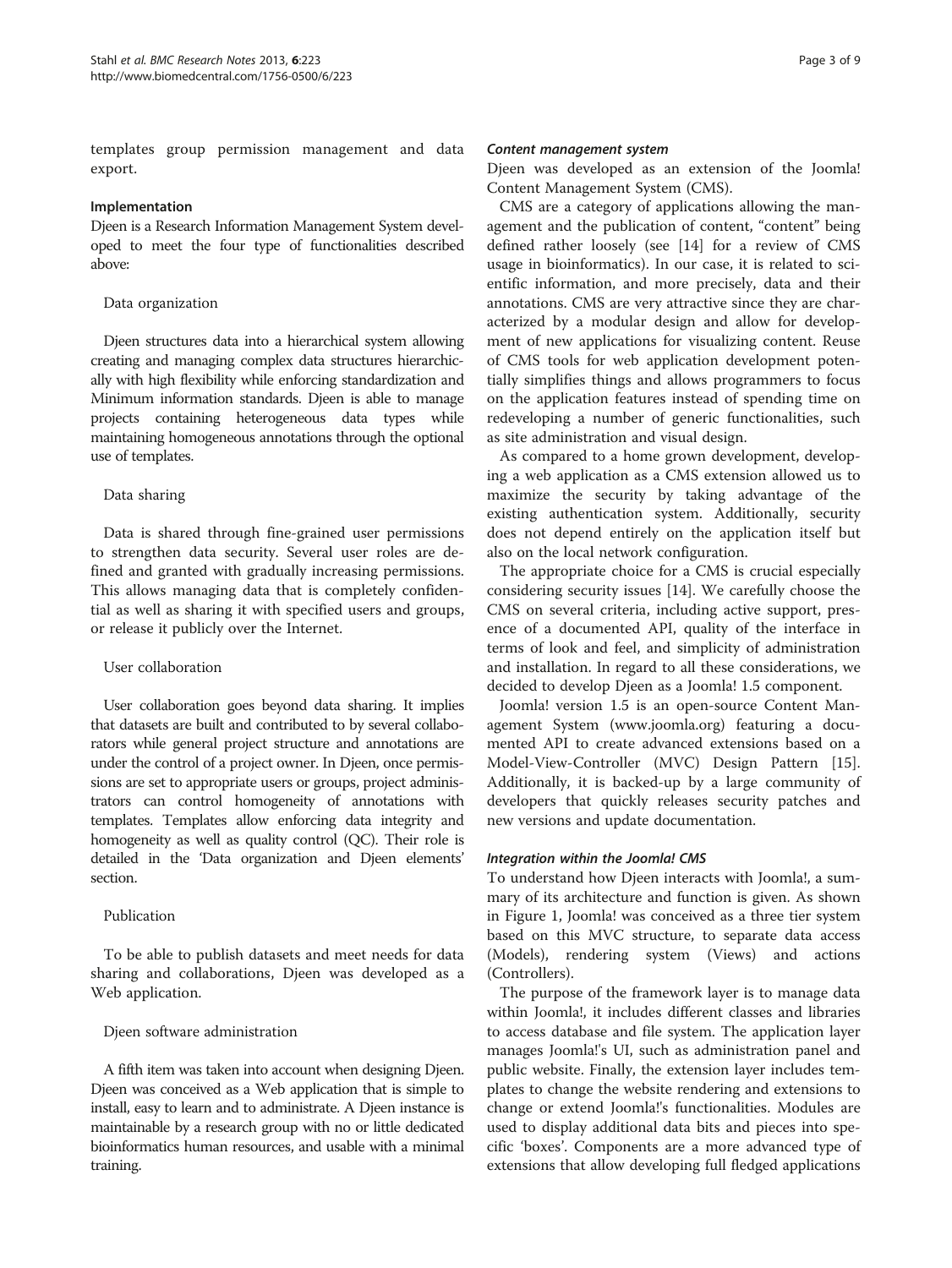<span id="page-3-0"></span>

while granted access to the Joomla! API. Djeen is a Component and implements its own database and a dedicated repository.

By using the Joomla! API, Djeen is deployed and managed from the Joomla! administrator panel. No third party software or client is needed and compatibility was validated on the Mozilla Firefox® and Google Chrome® browsers (current versions as of publication). The application is embedded to the Joomla! front-end website through the application layer.

Data security is ensured by a complete separation of Djeen and Joomla! databases to facilitate backup and

keeping Djeen as an independent component at every level. Djeen objects are stored within a specific relational database (PostgreSQL and MySQL drivers are provided) while files are simply stored in the file system. The connection to the Djeen external database is ensured by a second security level that uses an encrypted password stored into the component configuration. Several databases can be maintained, and each instance has its own password.

#### Data organization and Djeen elements

In this section, Djeen objects (such as Projects and Templates) are refereed to with a capital letter. These are simply referred to as generic terms in subsequent sections.

Figure 2 shows the Djeen data model main elements and the duality files-database. The File object is the central piece of information within Djeen, since it represents the lowest granularity level in most highthroughput analyses. This model and the associated code were designed to be technology-independent and free of specific semantics to stay adaptable to multiple data types and as generalizable as possible. In the database side, the main Djeen entity to manage data is the Project. Projects are organized in a hierarchy and a Project can reference multiple sub-Projects. This hierarchy is mirrored in the corresponding directory organization on the file system side. Projects are linked to Files issued from experimentation or analysis using this directory organization. Projects are equivalent to folders and files are simply stored within these folders. This organization is very intuitive and simple to manage and backup.

Files and Projects are annotated by two types of metadata. The Annotations are related to Files and the



them being represented by a database table, linked to a class model in the MVC architecture. Project is the primary Djeen organizational element. It allows the construction of a hierarchical tree of sub-Projects and includes metadata about itself and stored files. The File object is the most basic and central piece of information within Djeen, since it represents the lowest granularity level in most high-throughput analyses. This project/files hierarchical tree is structurally mirrored into the file system. Metadata are divided into Characteristics (related to Projects) and Annotations (related to Files). Those two types of metadata can be saved into Templates, allowing users to reuse them into other Projects. The Users object is a specific table containing user and group information. It supersedes the Joomla! system by formation specific to Djeen that allows managing specific permissions and groups while permitting reuse of all the features already implemented in the CMS, such as authentication or e-mailing.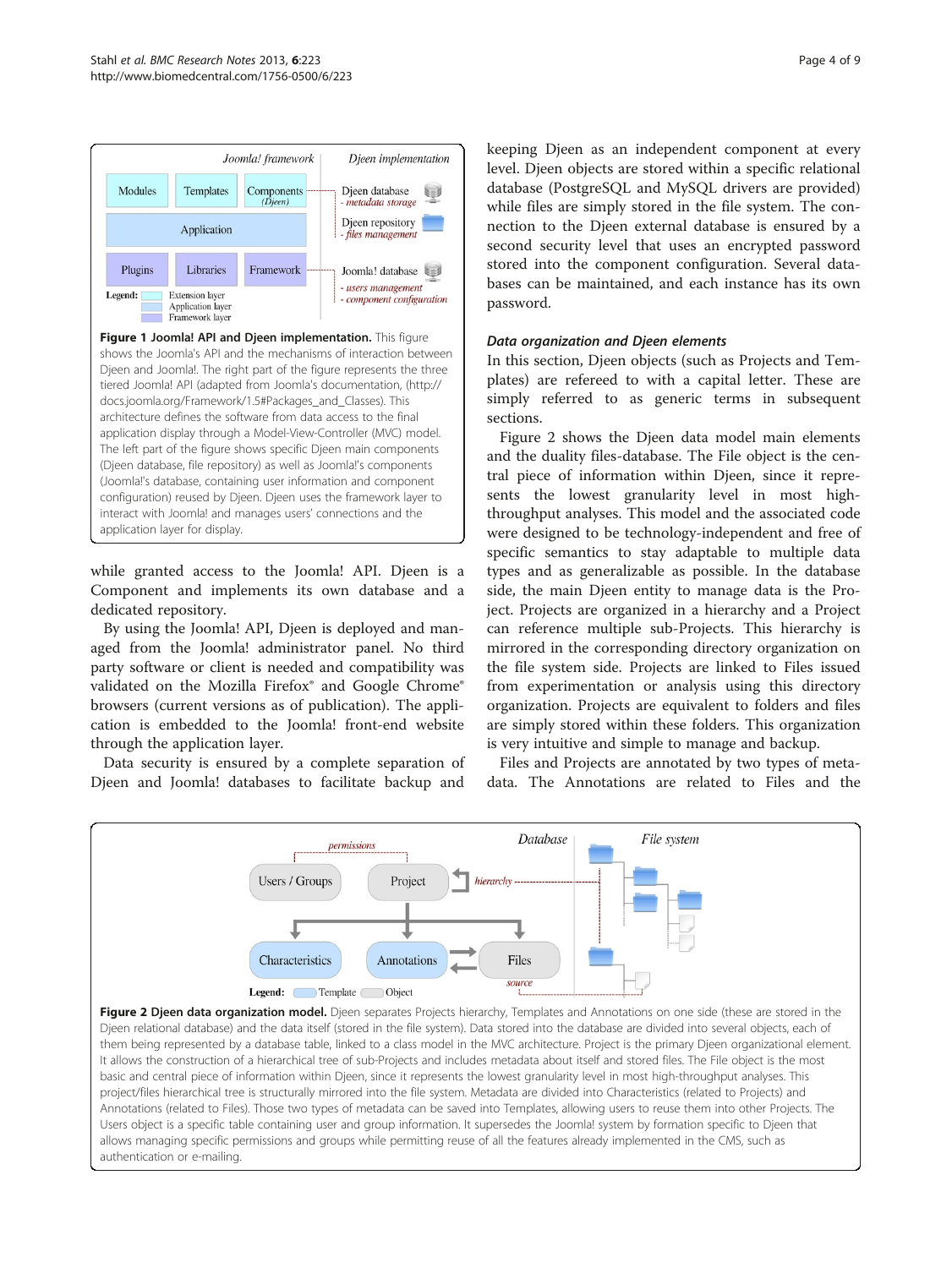Characteristics are specifically related to Projects. Annotations contain sample or condition-specific information while Characteristics contain general Project information and descriptions.

To allow reusing metadata for similar Projects, Templates were introduced. They allow storing a predefined list of Annotations and Characteristics that will be used when creating a Project. Templates have specific owners and cannot be modified once they are used in a Project to prevent further unwanted modifications.

No constrains are imposed by Djeen implementation on Project structure or Annotations types. This allows for the use of multiple data types in the same management system. However, Projects manager can optionally use Templates to enforce the type of Annotations to be provided by the experimentalist and enforce MI compliance if necessary. Data provenance, for instance, can be encoded as a mandatory annotation field. Templates also allow structuring the Project, to permit further data integration and promote QC by being consistent with MI and sample annotations. In addition to Templates and Annotations, Djeen allows highlighting (with a flag) a specific annotation that corresponds to the biological question asked in a Project.

Djeen allows data sharing under an advanced permission system that supersedes the native user management system of Joomla! by adding specific information. Four roles have been defined (Superadministrator, Administrator, Moderator, and User) granted with specific permissions on data, User/Groups and Template management. A given Project is owned by an Administrator or a Moderator who has the role of Project owner. He controls annotations and user permissions on files. Projects and sub-Projects permissions can be granted to specific user groups to finely manage access of large scale collaborative projects.

#### Web Interface and Djeen functionality

Djeen's UI was designed to facilitate navigation and manipulation of data as intuitively as possible and features a fast learning curve. To optimize interoperability with Joomla! and maximize its maintainability, Djeen was mainly developed in PHP. A data uploader was developed in Perl to allow massive data transfers (of several GBs) for importation of large sets of raw data. All table rendering and user interaction code was implemented an Ajax/Javascript layer through the Mootools library (<http://mootools.net>). Additionally, a customizable dialog box was made available for administrators to display information such as an End-User License Agreement (EULA) for users, as well as any other information or error messages.

The Djeen UI main elements are represented Figure [3](#page-5-0). Main icons (A) allow for quick access to projects and

experiments and search dialog. Other icons (B) allow for template management, user and group management, current user options, and connection to the system. The breadcrumbs (C) allow for navigating project hierarchy. Panel (D) shows the main project view. It features general description, owner and creation date, template used and characteristics table (H). The tabs (E) allow for management of sub-projects, files, annotations, project history and specific user permissions. The "Files" tab opens a panel (overlaid here) displaying the list of files linked to the current project  $(F)$ , annotated using the annotations table (G). Moreover, users can generate snapshots of the whole project by using the "History" function in (E). Such a snapshot allows project manager to generate a data freeze for publication of a project. A notification zone displays messages returned by the system (I) in an elegant and non-intrusive manner. (I) icons are functions present in most tables, namely "Print" and "Export". Icons (J) are general project actions including "Print", "New Project", "Edit", "Copy as template", "Copy in Clipboard" and "Clear Clipboard".

Annotations can be either typed within the Djeen interface or imported from preformatted CSV files. Direct annotation entry is facilitated with an integrated advanced table formatting tool. Multiple data files can also be imported at once (using zip or tar archives) and default annotation values specified to speed up data entry. In a set of annotations, the variables that represent the biological question can be flagged to explicitly mark the datasets that could potentially be integrated since they address similar biological question.

#### Results and Discussion

To demonstrate Djeen functionalities and purpose, we describe a detailed microarray importation and management procedure for a microarray dataset of breast cancer patients annotated with clinical conditions. While this specific example is concerned with microarrays, it is also easily applicable to other data types. Specific tutorials detailing management of microarray and flow cytometry data are accessible from the Djeen documentation. The dataset used in the current example [\[16\]](#page-8-0) is publicly available from the Gene Expression Omnibus (NCBI GEO, [http://www.ncbi.nlm.nih.gov/geo\)](http://www.ncbi.nlm.nih.gov/geo) under the accession number "GSE7390" This dataset spans 198 CEL files, each of them corresponding to a single breast cancer tumor sample. To be able to enforce annotation format and keep consistency among projects, we set up a template for sample annotation that can be re-used by other projects. This project will be part of a hierarchy and defined as a sub-project of a general "Breast Cancer" project. This allows the future inclusion of other projects at the same level within Djeen.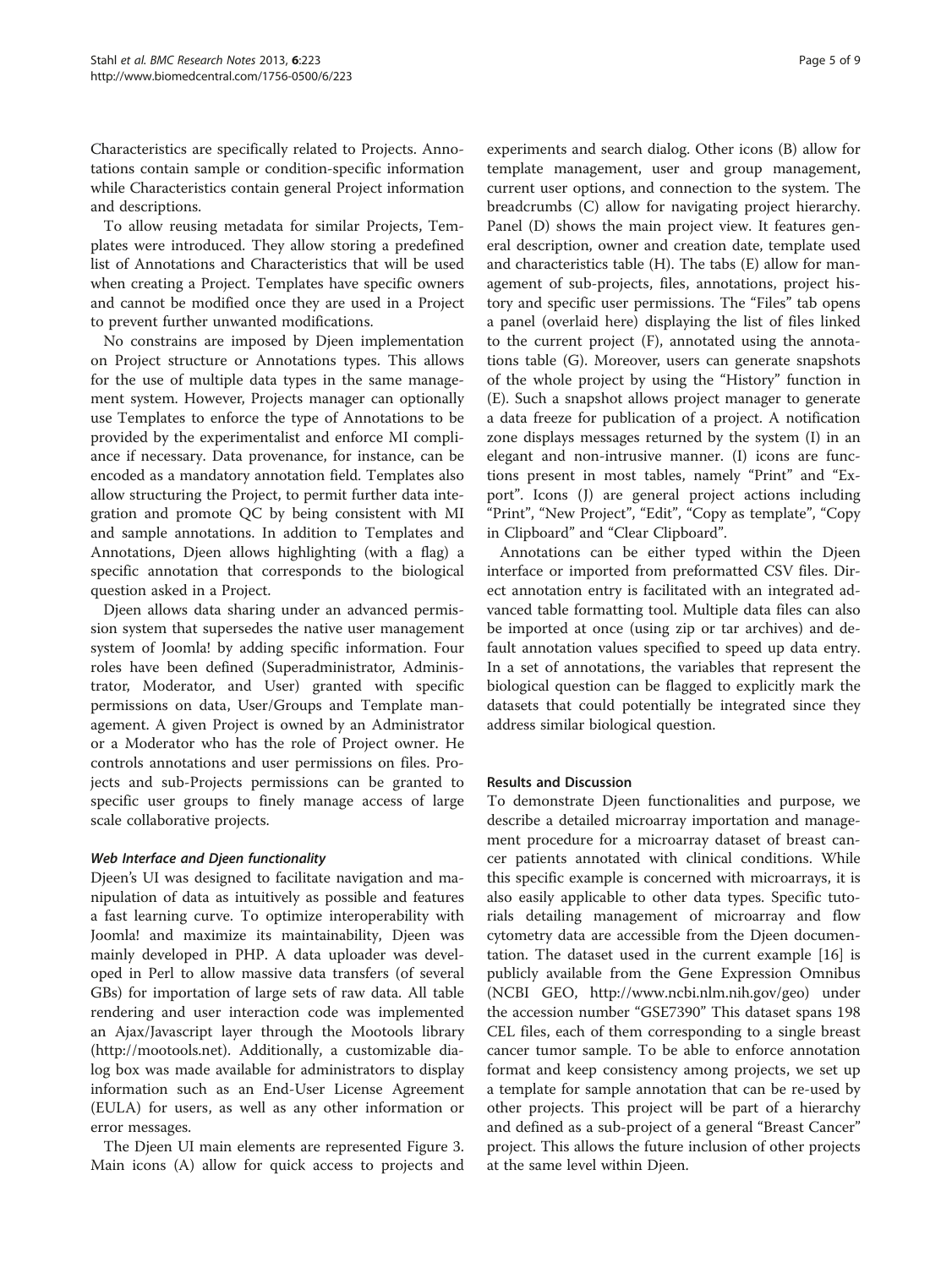<span id="page-5-0"></span>

| HOM<br>PROJECTS<br>Name<br>Description | TEMPLATES<br>META ANALYSIS IN BREAST CANCER :: GSE7390-(DESMEDT- | GEO GSE7390 dataset. Strong Time Dependence of the 76-Gene Prognostic Signature<br>Background: Recently a 76-gene prognostic signature able to predict distant metastases in lymph nede negative (N-) breast cancer patients was reported. The aims of this study conducted by TRANSBIC<br>were to independently validate these results and to compare the outcome with climical risk assessment. Materials and Methods: Gene expression profiling of frozen samples from 198 N- systemically<br>untreated patients was performed at the Bordet Institute, blinded to clinical on<br>independent statistician, were performed with the genomic risk and adjusted<br>(88%-100%) and 94% (83%-98%) respectively for the good profile group and                                                                                                                                                                                                                                                                                                                                                                                                                                                                                                                                                                                                                                                                                                                                                                                                                                                                                                                            |                                                                                                                   | Files<br>Description | ISERS & GROUPS<br>Files | <b>PROFILE</b><br>Logout<br>HELF<br>Annotations<br>Properties<br>Management<br>Nodes Numbe<br>Treatment |
|----------------------------------------|------------------------------------------------------------------|-------------------------------------------------------------------------------------------------------------------------------------------------------------------------------------------------------------------------------------------------------------------------------------------------------------------------------------------------------------------------------------------------------------------------------------------------------------------------------------------------------------------------------------------------------------------------------------------------------------------------------------------------------------------------------------------------------------------------------------------------------------------------------------------------------------------------------------------------------------------------------------------------------------------------------------------------------------------------------------------------------------------------------------------------------------------------------------------------------------------------------------------------------------------------------------------------------------------------------------------------------------------------------------------------------------------------------------------------------------------------------------------------------------------------------------------------------------------------------------------------------------------------------------------------------------------------------------------------------------------------------------------------------------------------|-------------------------------------------------------------------------------------------------------------------|----------------------|-------------------------|---------------------------------------------------------------------------------------------------------|
| Characteristics (6)                    | early distant metastases.                                        | (88%-100%) and 87% (73%-94%) respectively for the good profile group and<br>leading to an adjusted HR of 13.58 (1.85-99.63) and 8.20 (1.10-60.90) at 5 y<br>validation confirmed the performance of the 76-gene signature and adds to t                                                                                                                                                                                                                                                                                                                                                                                                                                                                                                                                                                                                                                                                                                                                                                                                                                                                                                                                                                                                                                                                                                                                                                                                                                                                                                                                                                                                                                 | □ GSM177885.o<br>GSM177886.cel.gz<br>GSM177887.cel.gz<br>GSM177888.cel.gz<br>GSM177889.cel.gz<br>GSM177890.cel.gz |                      | R3                      | Yes<br>$\Omega$<br>Yes<br>Yes<br>Yes<br>Yer<br>Yer                                                      |
|                                        | Name                                                             |                                                                                                                                                                                                                                                                                                                                                                                                                                                                                                                                                                                                                                                                                                                                                                                                                                                                                                                                                                                                                                                                                                                                                                                                                                                                                                                                                                                                                                                                                                                                                                                                                                                                         | GSM177891.cel.gz                                                                                                  |                      |                         | YAR                                                                                                     |
| Platform                               |                                                                  | Affymetrix U133A                                                                                                                                                                                                                                                                                                                                                                                                                                                                                                                                                                                                                                                                                                                                                                                                                                                                                                                                                                                                                                                                                                                                                                                                                                                                                                                                                                                                                                                                                                                                                                                                                                                        | GSM177892.cel.gz<br>GSM177893.cel.gz                                                                              |                      |                         | Yes<br>Yes                                                                                              |
| Publication                            |                                                                  | Desmedt C, Piette F, Loi S, Wang Y et al                                                                                                                                                                                                                                                                                                                                                                                                                                                                                                                                                                                                                                                                                                                                                                                                                                                                                                                                                                                                                                                                                                                                                                                                                                                                                                                                                                                                                                                                                                                                                                                                                                | GSM177894.cel.gz                                                                                                  |                      |                         | $\theta$<br>$\theta$<br>Yes                                                                             |
| Description                            |                                                                  | $=$                                                                                                                                                                                                                                                                                                                                                                                                                                                                                                                                                                                                                                                                                                                                                                                                                                                                                                                                                                                                                                                                                                                                                                                                                                                                                                                                                                                                                                                                                                                                                                                                                                                                     | $+$                                                                                                               |                      | Page 1 / 20             | $cc \leq 10 \text{ W}$ > >                                                                              |
| Original GEO Accession                 |                                                                  | GSE7390                                                                                                                                                                                                                                                                                                                                                                                                                                                                                                                                                                                                                                                                                                                                                                                                                                                                                                                                                                                                                                                                                                                                                                                                                                                                                                                                                                                                                                                                                                                                                                                                                                                                 |                                                                                                                   |                      |                         | yes                                                                                                     |
| Organism                               |                                                                  | Human                                                                                                                                                                                                                                                                                                                                                                                                                                                                                                                                                                                                                                                                                                                                                                                                                                                                                                                                                                                                                                                                                                                                                                                                                                                                                                                                                                                                                                                                                                                                                                                                                                                                   |                                                                                                                   |                      |                         | yes                                                                                                     |
| Author                                 |                                                                  | Desmedt                                                                                                                                                                                                                                                                                                                                                                                                                                                                                                                                                                                                                                                                                                                                                                                                                                                                                                                                                                                                                                                                                                                                                                                                                                                                                                                                                                                                                                                                                                                                                                                                                                                                 |                                                                                                                   |                      |                         | yes                                                                                                     |
|                                        |                                                                  |                                                                                                                                                                                                                                                                                                                                                                                                                                                                                                                                                                                                                                                                                                                                                                                                                                                                                                                                                                                                                                                                                                                                                                                                                                                                                                                                                                                                                                                                                                                                                                                                                                                                         | Page 1/1                                                                                                          |                      |                         | $<$ 10 $\vert$ $\vert$ $\vert$<br>$\, >$<br>$\rightarrow$                                               |
| (I<br>Connected as: Ghislain Bidaut    |                                                                  |                                                                                                                                                                                                                                                                                                                                                                                                                                                                                                                                                                                                                                                                                                                                                                                                                                                                                                                                                                                                                                                                                                                                                                                                                                                                                                                                                                                                                                                                                                                                                                                                                                                                         |                                                                                                                   |                      |                         | <b>SHEET ACTIONS</b><br>powered by Deen Nersion 1.5.2)                                                  |
|                                        | Clipboard", and "Clear Clipboard".                               | Figure 3 Djeen Web Interface. This figure shows the Djeen web interface opened on the project view, as seen as connected as a user with<br>read permissions. The web interface is embedded within Joomla! (Not represented here), and presents all elements related to this particular view<br>as well as some elements common to several views. Among the common element to all Djeen views are the main icons (A). These allow<br>navigation between the main views, which are: User home view, projects view and templates view. Icons in <b>B</b> , also accessible from all views, are<br>related to administrative tasks, namely "User and groups management", current user "Profile" management, "Connection" icon, and access to<br>"Help". Breadcrumb $(C)$ allows locating the current project in the global hierarchy. In $D$ are the general element to identify the project, "Name"<br>and "Description". E contains sub view of the project, which are the "General" view (the one currently displayed), "Files" (represented in the F<br>view overlaid on the figure), "Annotations", which contain the details of each annotations displayed in G. "Properties" and "Management" allow<br>the management of user permissions and other technicalities (project acronym, template identifier). The (G) table in the File view shows the<br>annotation values or each sample. Table $H$ lists the project characteristics: In (I) are the "Print" and "Export" icons, which are common to each<br>table. Actions (J) icons allow global action on the current project, such as "Print", "New Project", "Edit", "Copy project as Template", "Copy into the |                                                                                                                   |                      |                         |                                                                                                         |

#### Preparing the project hierarchy within Djeen

First, the data must be stored at the appropriate location within Djeen. This depends on the local organization of data as well as on the studied data type. In all cases, careful consideration of the adopted hierarchy must be taken. For our own purpose, we will create a meta project "breast cancer" and then a sub project "Desmedt et al. Local Copy" for the data at hand. This is done by clicking on the general tab "Projects". By using the add button ("+"), a new metaproject called "Meta\_Breast\_Cancer\_Transcriptome" can be added. Dataset description can be filled here, for instance "Meta Breast Cancer Transcriptome project grouping multiple datasets". Permissions can be specified to limit access to the data. Since this is a publicly available dataset, it can be shared with people already registered to the system. All changes are saved by clicking on the "Save" button.

Similarly, a sub-project is being defined to store and describe the data. This is done by clicking the "sub-project" tab, creating a new project called "GSE7390 (Desmedt et al.)". No template is being defined at this point. Again, a description can be added as free text. Permissions are also left to their default settings: access to registered users. Again, changes are saved by a click on "Save".

The previous steps generate the following project hierarchy:

"Meta\_Breast\_Cancer\_Transcriptome'->'GSE7390"

#### Importing microarray data (CELs files)

The full test dataset can be directly downloaded from the Gene Expression Omnibus database using the accession number GSE7390. After downloading the full archive, all CEL files are imported within Djeen by a click on the "File" Icon under the "GSE7390" project. Djeen has a built-in on-the-fly decompression capability for direct importing of tar, tar.gz and zip files.

After importation, all files are accessible from the "File" tab.

#### Adding and formatting a MIAME-compliant transcriptome template

At this step, a MIAME-compliant template will be applied on the data. This template has two purposes. First,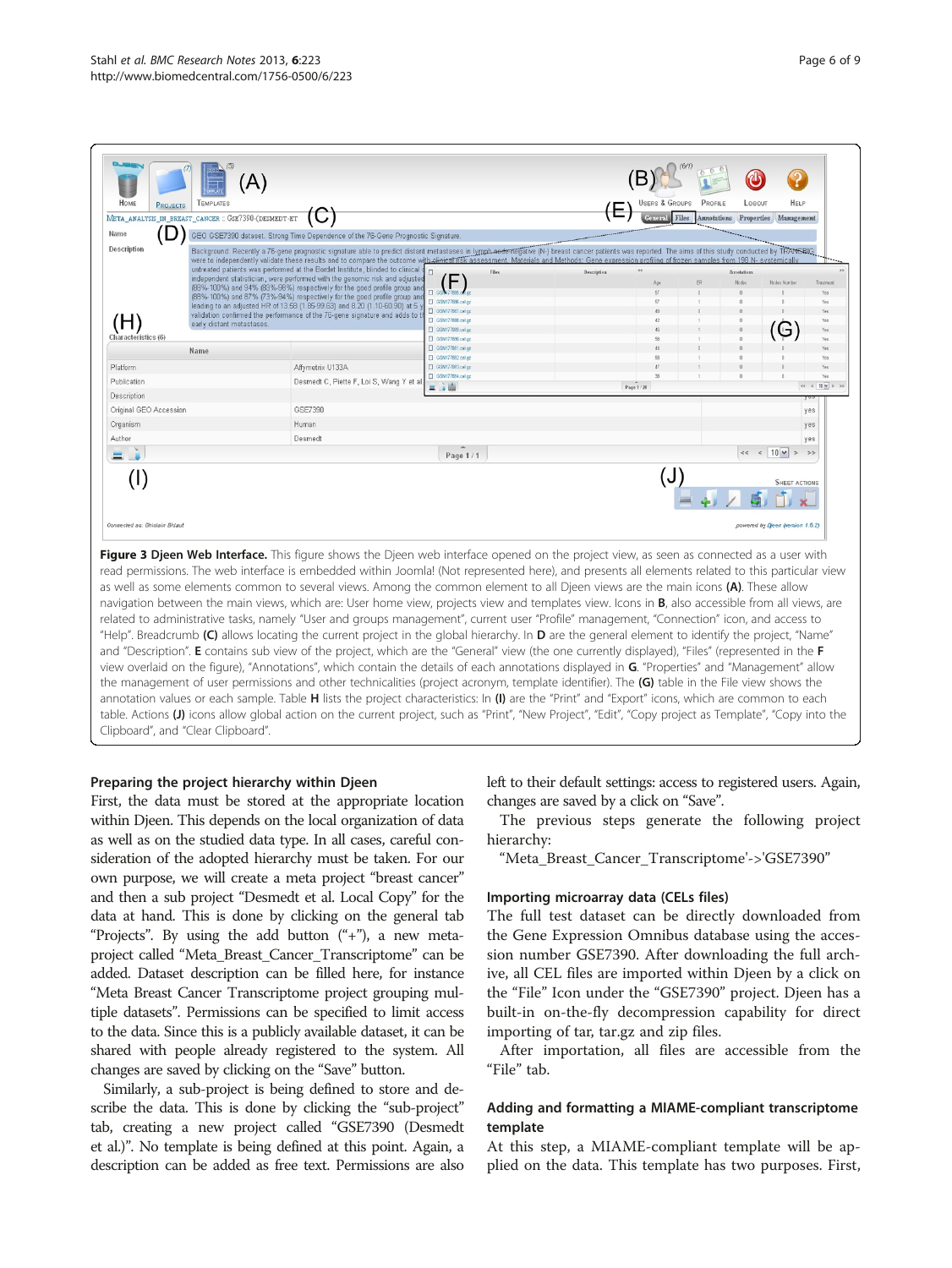it allows a project administrator to insure that the data is MIAME compliant and second, it allows re-using the same annotations for other datasets.

Templates are added from the Template section of Djeen. For our example, it will be named "Breast Cancer Transcriptome Template". Keywords can be specified as follows: "Transcriptome Breast Cancer Clinical Data". The description can be specified as 'Template for describing microarray of breast cancer samples'. Changes are saved in the system by a click on "Save".

Then, the two template key elements must be populated: Characteristics (variables specific to the dataset) and Annotations (variables specific to samples). In our case, the Characteristics are: "Author", "Original GEO/ArrayExpress Accession Number", "Organism", "Platform Vendor" and "Platform Type".

Values list and description can be added if necessary. Similarly, Annotations are populated as specified Figure 4. "e. dmfs" and "t.dmfs" are marked as "Experimental Question".

Next, the "Breast Cancer Transcriptome Template" must be linked to the "GSE7390 (Desmedt et al.)" project. This is done from the project view by editing the template field. Once done, 5 Characteristics and 6 Annotation(s) were added to the project.

The final step is to populate Characteristics and Annotations. The project contains 198 samples, making the process of manual annotation very lengthy. To ease the

process, we wrote an annotation file that can be imported directly within Djeen (available from Djeen documentation page at [http://sourceforge.net/projects/](http://sourceforge.net/projects/djeen/files) [djeen/files](http://sourceforge.net/projects/djeen/files)). However, it has to be formatted to be imported, especially to fit the sample database Ids.

This is done by generating an empty annotation file by exporting current file annotation data using "Files"-> "Save the file to annotation.txt", and editing "annotation. txt" with a spreadsheet and importing data from the "Desmedt-annotations.txt" file contained in the Affymetrix.zip archive.

This file can then be imported directly with Djeen by the 'Import' and 'Save' functions. The following message should appear: 198 file(s) correctly edited - 3168 file annotation(s) updated. At this point, the project has been correctly annotated. The annotation structure can be reused in other datasets if necessary.

The last step consists in setting up proper permissions to share datasets. Read and Edition parameters can be set from the Permission tab. Also, specific Read and Edition parameters can be set for user groups.

The project is now completely loaded within Djeen and can be further edited and shared. Data can then be downloaded from Djeen. Individual samples can be downloaded from the "File" tab while the whole dataset can be downloaded by performing a snapshot and downloading the resulting archive.

| Annotations | TEMPLATES LIST :: TRANSCRIPTOME TEMPLATE :: EDITION MODE | General Characteristics Annotations |                    |       |                            |
|-------------|----------------------------------------------------------|-------------------------------------|--------------------|-------|----------------------------|
| □           | Name                                                     | Default value                       | <b>Values list</b> | Units | <b>Description</b>         |
| ID          |                                                          |                                     |                    |       | Sample ID                  |
| Age         |                                                          |                                     |                    |       | Sample age                 |
| <b>ER</b>   |                                                          |                                     | 0,1                |       | Er status                  |
|             | Nodes                                                    |                                     |                    |       | Node number                |
|             | Treatment                                                | None                                |                    |       | Neo adjuvent               |
|             | Tumor Size                                               |                                     |                    | cm    |                            |
| Grade       |                                                          |                                     | 1,2,3              |       |                            |
| e.dfs       |                                                          | 0                                   | 0,1                |       | Disease Free Survival Evi  |
| t.dfs       |                                                          | 60                                  |                    | month | Disease Free Survival Tin  |
| e.rfs       |                                                          | 0                                   | 0,1                |       | Relapse Free Survival Ev   |
| t.dfs       |                                                          | 60                                  |                    | month | Relapse Free Survival Tir  |
|             | e.dmfs                                                   | 0                                   | 0,1                |       | Distant Metastasis Free Si |
| t.dmfs      |                                                          | 60                                  |                    | month | Distant Metastasis Free Si |
| e.os        |                                                          | 0                                   | 0,1                |       | Overall Survival Event     |
| t.os        |                                                          | 60                                  |                    | month | Overall Survival Time      |
| Flag        |                                                          |                                     | 0,1                |       | Flag                       |

Figure 4 Template Edition Interface. This figure shows the template edition view. It allows for editing the list of annotations and their corresponding values for a template. Two mechanisms have been set up to control values that are allowed for a given annotation. If a default value is specified, this value will be set up by default when importing data if no other data is mentioned. Otherwise, a list of values can be specified, to limit the range of possible data. When importing data, the first value will be specified by default if no other data is specified. All metadata (characteristics and annotations) are edited with a similar interface.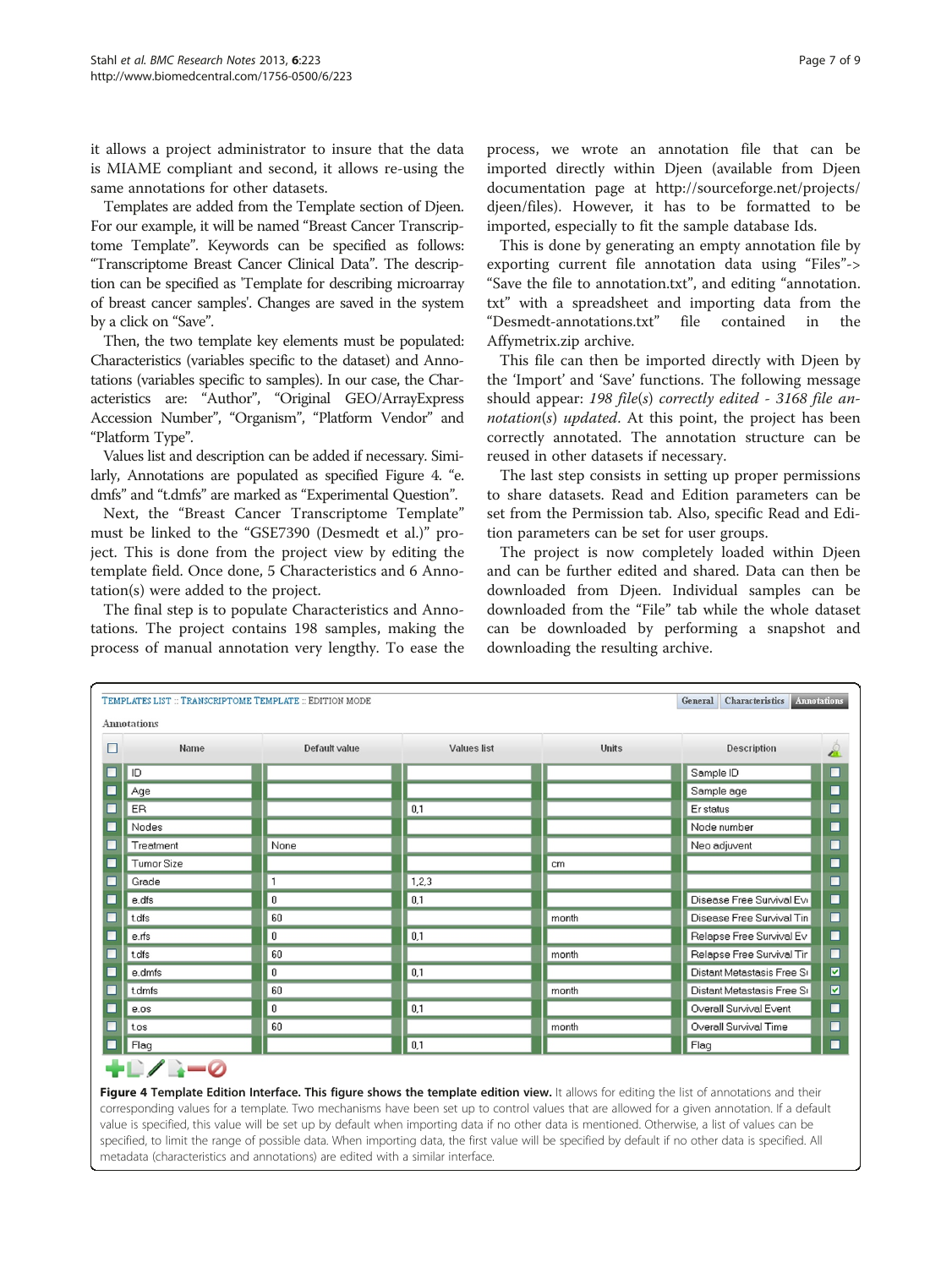#### <span id="page-7-0"></span>Conclusion

Djeen is a new Research Information Management System designed to answer laboratories's growing needs for flexibility in data management. It allows the sharing, secure storing and annotation of heterogeneous data types, streamlines repetitive annotations tasks and features import functions. Djeen organizes projects within a natural hierarchy similar to files and folders organization on disk. Templates (optionally used) allow automation and MI Information. These features were demonstrated in this report with the demonstration of a real use case for microarray data.

Djeen features a user-friendly installation procedure and web interface. It is conceived as a Joomla! component, has a fast learning curve and can be deployed over MySQL or PostgreSQL.

Future development include setting up an advanced interface for data requests, a scripting module to perform data processing directly from the UI, and an advanced authentication system using LDAP.

#### Availability and requirements

- Project name: Database for Joomla!'s Extensible Engine
- Project home page: https://sourceforge.net/projects/ dieen
- Operating system(s): Platform independent
- Programming language: PHP/Javascript/SQL/Perl
- Other requirements: A Linux server running Apache2/Perl 5.x//PHP 5.3+/MySQL or PostgreSQL
- License: CeCILL
- Any restrictions to use by non-academics: Please contact directly the authors for additional information.

#### Abbreviations

CMS: Content Management System; EULA: End-user license Agreement; Djeen: Database for Joomla!'s Extensible Engine; RIMS: Research Information Management System; MI: Minimum Information; MIAME: Minimum Information About A Microarray Experiment; UI: User Interface..

#### Competing interests

Authors declare that they have no competing interests.

#### Authors' contributions

OS designed the database scheme, software architecture and implemented the web interface and database. He also wrote the manuscript. HD developed installation procedure, finalized code for release and wrote documentation. AG designed import/export functions. FB and ADV contributed the UI (projects and file views). PF provided initial discussions in interface and microarray data management. SG and OV designed data and template models and provided helpful suggestions. GB funded the project, wrote documentation and finalized the manuscript. All authors participated to debug and release the 1.5 version. All authors read and approved the final manuscript.

#### Acknowledgements

We would like to thank Dr Françoise Birg and Wahiba Gherraby for their valuable comments on the manuscript. We would also thank the Marseille proteomics core for their involvement.

#### Funding

This project has been funded by an Institut National du Cancer/Institut National de la santé et de la Recherche Médicale grant to G.B. Additional support for Olivier Stahl was obtained from Aix-Marseille University and from the Canceropôle Provence-Alpes-Côte d'Azur. The Djeen server is funded by a Fondation pour la Recherche Médicale grant to G.B. and currently maintained by the Datacentre for IT and Scientific Computing of CRCM. Support for Hugo Duvergey is given partly by the Région Languedoc-Roussillon (GEPETOS 2007 contract). OV is supported by the Centre National de la Recherche Scientifique.

#### Author details

<sup>1</sup> Aix-Marseille Univ, F-13284, Marseille, France. <sup>2</sup>Inserm U1068, Centre de Recherche en Cancérologie de Marseille, Marseille F-13009, France. <sup>3</sup>Institut Paoli-Calmettes, Marseille F-13009, France. <sup>4</sup>CNRS UMR7258, Centre de Recherche en Cancérologie de Marseille, Marseille F-13009, France. 5 Plate-forme de Protéomique Fonctionnelle, c/o Institut de Génomique Fonctionnelle, F-34000, Montpellier, France. <sup>6</sup>CNRS, UMR-5203, Institut de Génomique Fonctionnelle, Montpellier F-34094, France. 7INSERM, U661, Montpellier F-34094, France. <sup>8</sup>Universités de Montpellier 1 & 2, UMR-5203, Montpellier F-34094, France.

#### Received: 22 October 2012 Accepted: 26 April 2013 Published: 6 June 2013

#### References

- Bidaut G, Stoeckert CJ Jr: Characterization of unknown adult stem cell samples by large scale data integration and artificial neural networks. Pac Symp Biocomput 2009:356–367.
- 2. Brazma A, Hingamp P, Quackenbush J, Sherlock G, Spellman P, Stoeckert C, Aach J, Ansorge W, Ball CA, Causton HC, et al: Minimum information about a microarray experiment (MIAME)-toward standards for microarray data. Nat Genet 2001, 29:365–371.
- 3. Lee JA, Spidlen J, Boyce K, Cai J, Crosbie N, Dalphin M, Furlong J, Gasparetto M, Goldberg M, Goralczyk EM, et al: MIFlowCyt: the minimum information about a Flow Cytometry Experiment. Cytometry A 2008, 73:926–930.
- 4. Binz P-A, Barkovich R, Beavis RC, Creasy D, Horn DM, Julian RK, Seymour SL, Taylor CF, Vandenbrouck Y: Guidelines for reporting the use of mass spectrometry informatics in proteomics. Nature Biotechnology 2008, 26:862–862.
- 5. Killion PJ, Iyer VR: Microarray data visualization and analysis with the Longhorn Array Database (LAD). Curr Protoc Bioinformatics Chapter 2004, 7:7–10.
- 6. Vallon-Christersson J, Nordborg N, Svensson M, Häkkinen J: BASE–2nd generation software for microarray data management and analysis. BMC Bioinformatics 2009, 10:330.
- 7. Helsens K, Colaert N, Barsnes H, Muth T, Flikka K, Staes A, Timmerman E, Wortelkamp S, Sickmann A, Vandekerckhove J, et al: ms\_lims, a simple yet powerful open source laboratory information management system for MS-driven proteomics. Proteomics 2010, 10:1261–1264.
- 8. Tai D, Chaguturu R, Fang J: K-Screen: a free application for high throughput screening data analysis, visualization, and laboratory information management. Comb Chem High Throughput Screen 2011, 14:757–765.
- 9. Myneni S, Patel VL: Organization of Biomedical Data for Collaborative Scientific Research: A Research Information Management System. Int J Inf Manage 2010, 30:256–264.
- 10. Russom D, Ahmed A, Gonzalez N, Alvarnas J, DiGiusto D: Implementation of a configurable laboratory information management system for use in cellular process development and manufacturing. Cytotherapy 2012, 14:114–121.
- 11. Lin K, Kools H, de Groot PJ, Gavai AK, Basnet RK, Cheng F, Wu J, Wang X, Lommen A, Hooiveld GJEJ, et al: MADMAX - Management and analysis database for multiple omics experiments. *J Integr Bioinform* 2011, 8:160.
- 12. Melo A, Faria-Campos A, DeLaat D, Keller R, Abreu V, Campos S: SIGLa: an adaptable LIMS for multiple laboratories. BMC Genomics 2010, 11:S8.